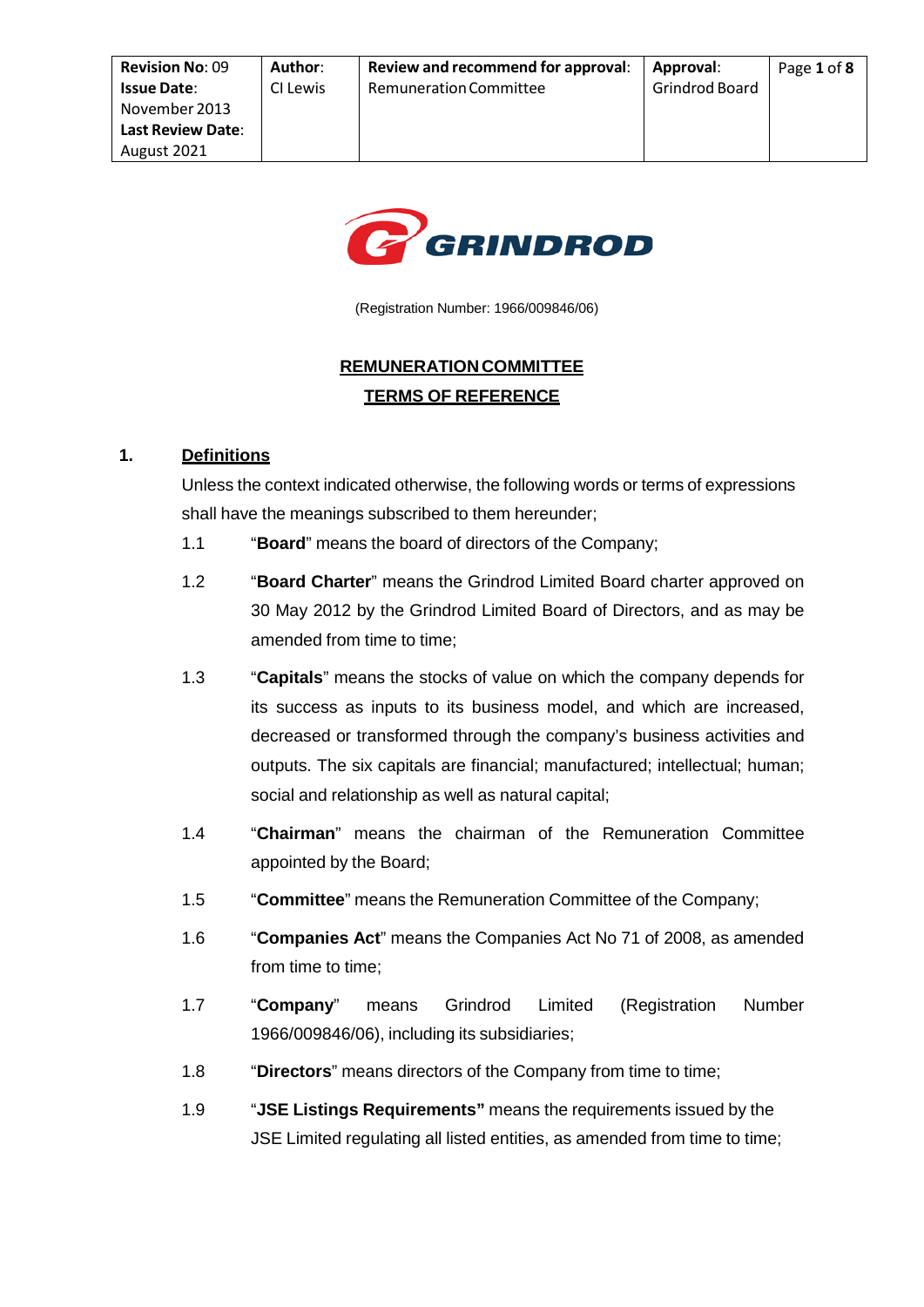- 1.10 "**King IV**" means the King Report on Governance for South Africa 2016;
- 1.11 "**Members**" mean the initial persons appointed as members of the Committee as well as any persons succeeding them in terms of these Terms of Reference;
- 1.11 "**MOI"** means Memorandum of Incorporation of the Company.

## **2. Introduction**

- 2.1. The Remuneration Committee is constituted as a standing committee of the Board, in terms of section 72 of the Companies Act and section 3.84(d) of the JSE Listings Requirements. It has an independent and monitoring role, advisory in nature and a maker of recommendations relating to all remuneration matters for consideration and final approval.
- 2.2 Principle 8 of King IV states that the Board should ensure that the delegation of duties and responsibilities to its various board committees promotes independent judgement and assists with the balance of power as well as the effective discharge of its duties.
- 2.3 Principle 14 of King IV states that an organisation should remunerate fairly, responsibly and transparently to promote the attainment of strategic objectives and positive outcomes in the short, medium and long term.
- 2.4 These terms of reference are subject to the provisions of the Companies Act, the Company's MoI and Board Charter and any other applicable law or regulatory provision.
- 2.5 The Committee does not assume the functions of management, which remain the responsibility of the Executive Directors, officers and other senior management members.

## **3. Appointment and Composition**

3.1 Members are appointed by the Board from amongst the Directors of the Company from time to time and shall consist of not less than (3) members, all of whom should be non-executive, with the majority being independent. In deliberating on the appointment of Members, the Board should give due consideration to the ideal combination of skills required

to fulfil the functions of the Committee.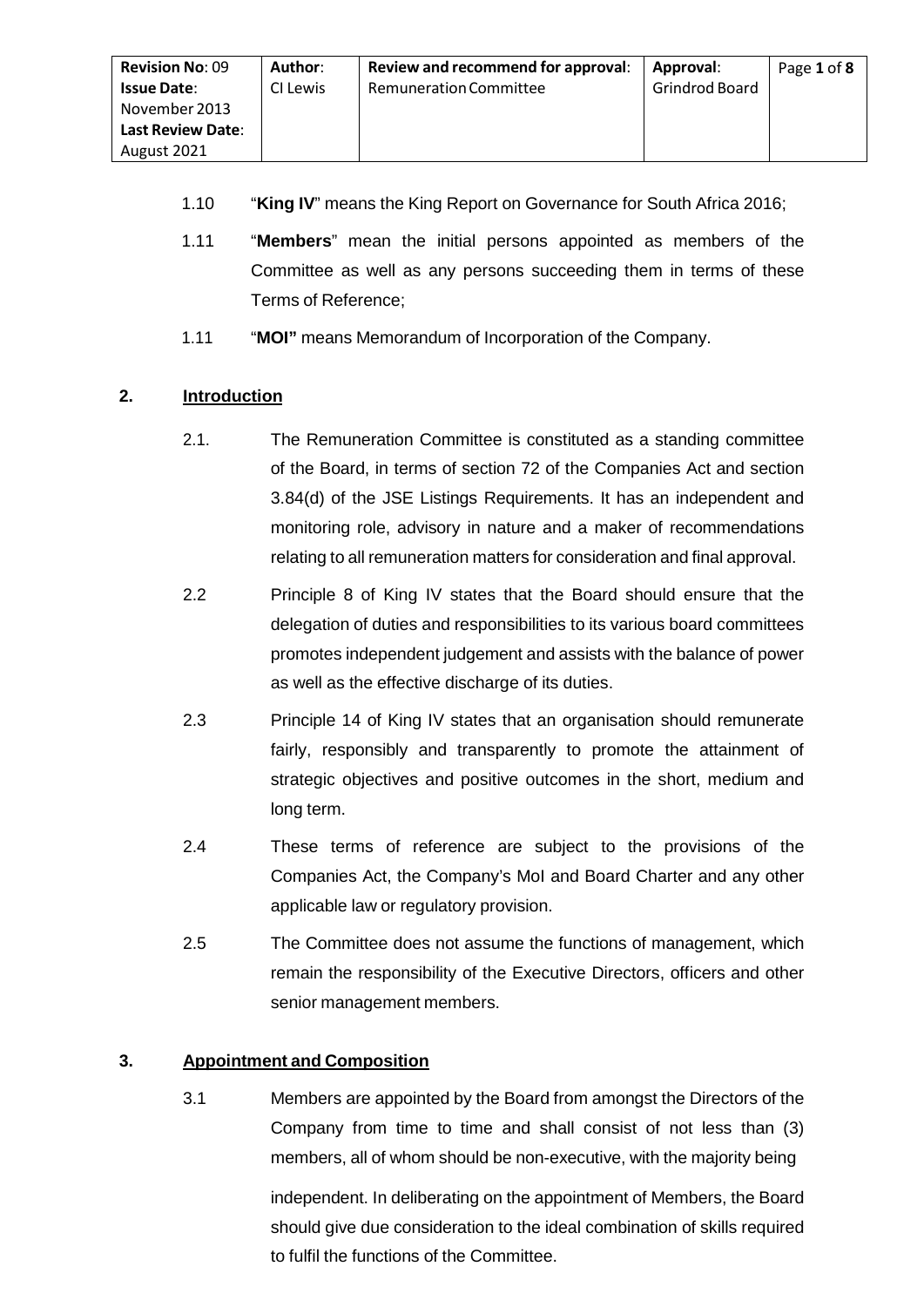- 3.2 The Board shall appoint the Chairman of the Committee who shall be an independent non-executive director.
- 3.3 The Chairman of the Board shall not be eligible for appointment as Chairman of this Committee, but shall be a member of the Committee.
- 3.4 If at any meeting of the Committee the Chairman is absent, the remaining members present shall elect one of the members to chair that specific meeting.

## **4. Ineligibility and disqualification of members**

A person is ineligible or disqualified to become a member of the Committee if such a person is ineligible or disqualified in terms of Section 69 of the Companies Act; and if such person is not a director of the Company and who does not comply with the minimum qualification requirements as may be prescribed by the Minister from time to time.

## **5. Tenure of the committee**

The committee will endure indefinitely, until such time as the board may determine otherwise.

## **6. Minutes of the meeting**

- 6.1 Written minutes of all meetings shall be taken, circulated to the members for correctness and signed by Chairman as a correct reflection of the proceedings at the meeting.
- 6.2 A minute book and register of all resolutions of the Committee shall be maintained.

## **7. Mandate and responsibilities**

The Committee has the following responsibilities:

## 7.1. *Remuneration Policy*

7.1.1 Approve the organisation's remuneration policy to ensure fair, responsible and transparent remuneration that will: promote the achievement of the strategic objectives of the Company and encourage individual performance; attract, motivate, reward and retain human capital and promote an ethical culture and responsible corporate citizenship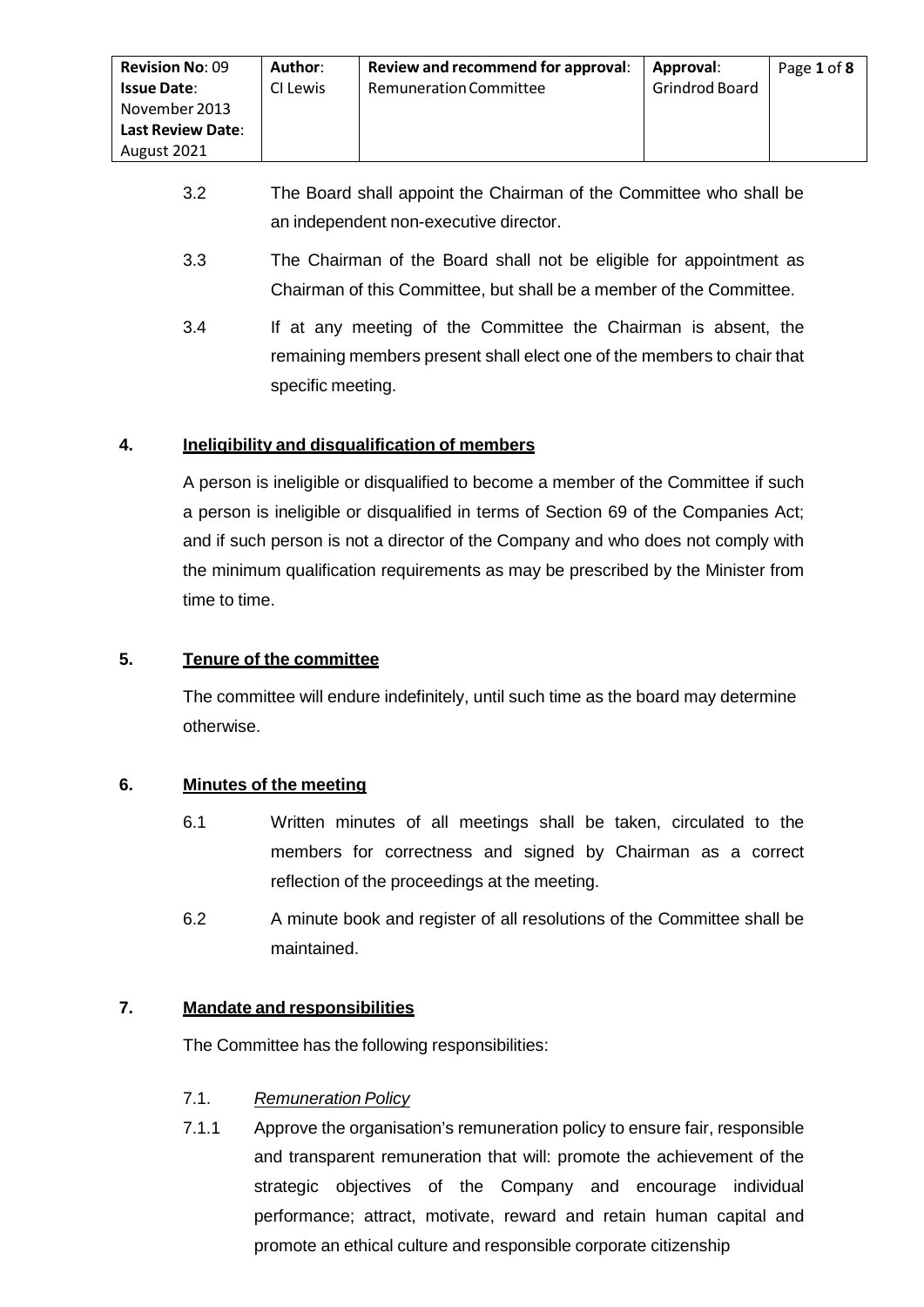- 7.1.2 Monitor the outcomes of the implementation of the remuneration policy to measure whether the objectives that were set have been achieved across the economic, social and environmental contexts in which the organisation operates and all the Capitals.
- 7.1.3 The policy should contain the following elements:

Base salary, including financial and non-financial benefits; variable remuneration, including short and long-term incentives; payments on termination of employment; sign-on, retention and restraint payments; pre- and post-vesting forfeiture of remuneration; commissions and allowances and the fees of non-executive directors.

- 7.2 *Remuneration Report*
- 7.2.1 Review the remuneration report, comprising of a background statement; an overview of the main provisions of the remuneration policy and an implementation report.
- 7.2.2 The background statement should provide the required context within which remuneration was granted, and should include relevant factors that influenced remuneration; most recent results of voting on the remuneration policy and implementation report and response measures taken, if any; key areas of focus and decisions; the use of consultants, if any; whether according to the committee, the policy achieved its stated objectives, and future focus areas.
- 7.2.3 In the event that either the Remuneration Policy or the Implementation Report, or both were voted against by 25% or more of the voting rights exercised, the background statement should include details of the engagements with the stakeholders (manner and form) to understand the reasons for the dissenting votes and the actions taken to address legitimate and reasonable objections and concerns.

#### 7.3 *Overview of Remuneration Policy*

7.3.1 The overview should include remuneration elements and design principles of executive and senior management remuneration; details relating to the payment of termination of employment packages; framework and performance measures, including the relative weighting of each performance measure and period of time over which it is measured; how the policy addresses fair and responsible remuneration for executive management in the context of overall remuneration; details of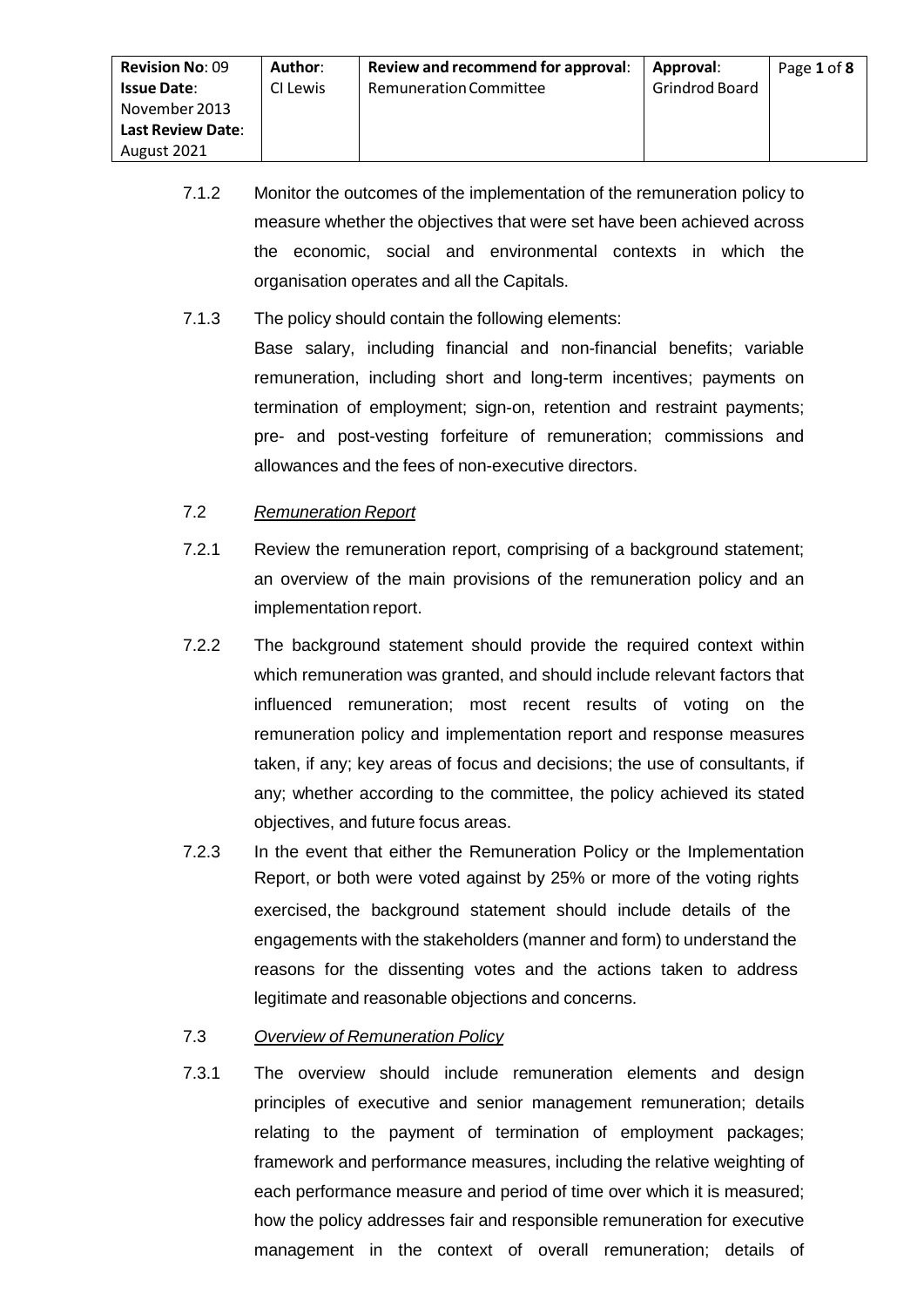remuneration benchmarks; justification for determining non-executive directors' fees.

7.3.2 The remuneration policy will be made available on the Company's website.

#### 7.4 *Implementation Report*

- 7.4.1 The implementation report should include the remuneration of each member of executive management, comprising of all elements of remuneration at fair value, full details of awards received under various variable incentive schemes, cash value of settled awards received under incentive schemes, details of the performance measures, with their respective weightings, resulting in incentive scheme awards, including the target and value of the award opportunity as well as performance against such targets; details of payments made on termination of employment, and a statement regarding the compliance with the remuneration policy.
- 7.4.2 Monitor salary adjustments for employees outside the bargaining unit, the Profit Share Incentive Scheme for all employees and the staff retention strategy policy.
- 7.4.3 Approve any amendments to the rules of retirement benefit arrangements affecting the Company's contribution thereto.
- 7.5 *Performance Evaluation*
- 7.5.1 Consider the results of the evaluation of the performance of the CEO and other Executive Directors both as Directors and as Executives in determining their respective remunerations.
- 7.5.2 Monitor the selection of appropriate comparative groups when comparing remuneration levels.
- 7.5.3 Regularly review incentive schemes to ensure continued contribution to shareholder value and that these are administered in terms of the rules.
- 7.5.4 Consider the appropriateness of early vesting of share-based schemes at the end of employment.

## 7.6 *Fees for Non-Executive Directors*

7.6.1 Make recommendations to the Board on all fees payable by the Company to non-executive directors for membership of both Board and any Board sub-committees including additional fees to the Chairman of the Board and Chairman of Board sub-committees, taking all relevant factors into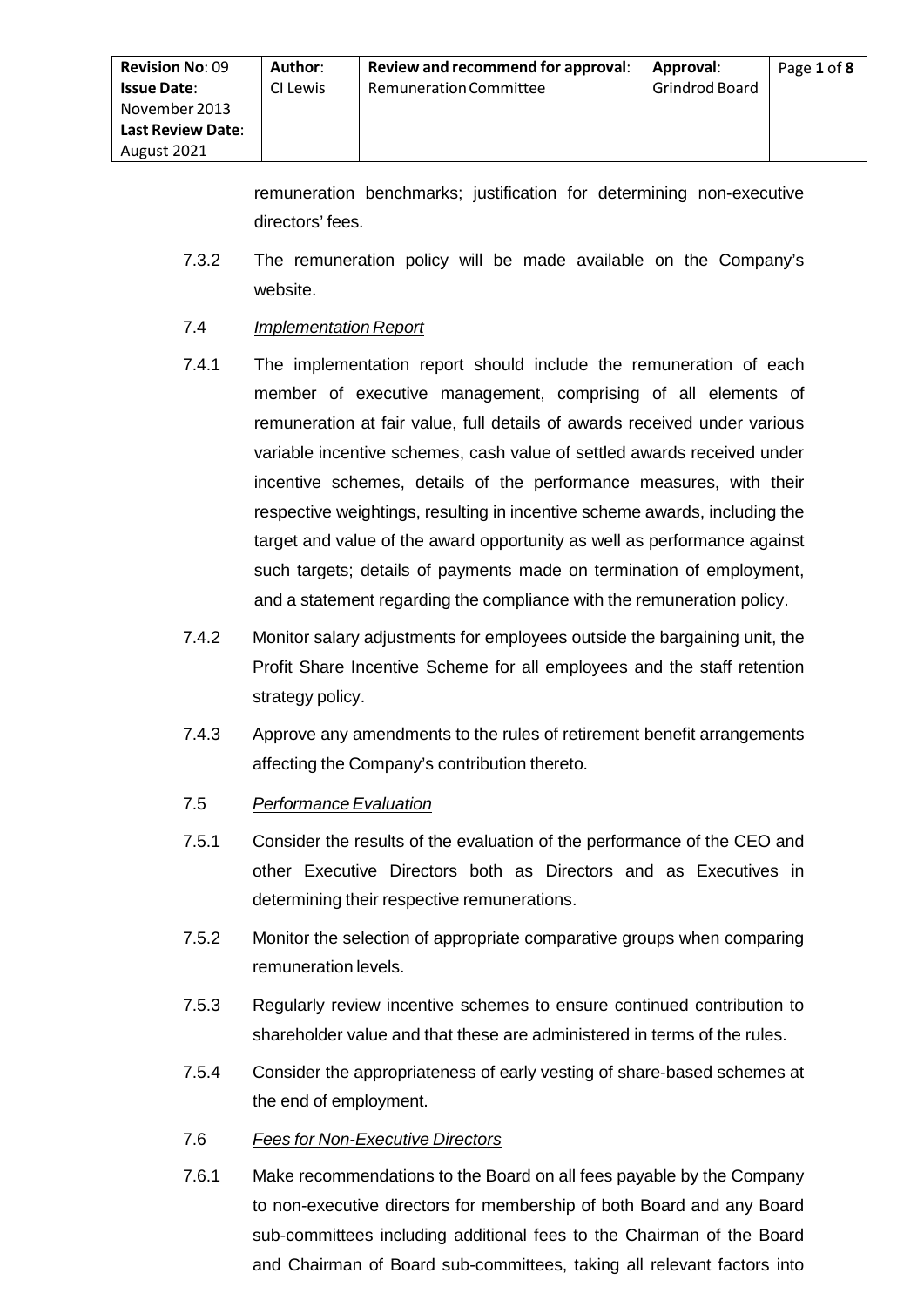account; provided no member of the Committee shall participate in the decision-making of the Board in respect of his/her own remuneration.

- 7.6.2 The Committee shall determine the frequency of payment of the fees (e.g. quarterly).
- 7.7 *Voting on Remuneration*
- 7.7.1 Ensure that the non-executive directors' fees are submitted for approval by special resolution by shareholders within the last two years preceding payment.
- 7.7.2 Ensure the Remuneration Policy and the Implementation Report are tabled annually at the AGM for separate non-binding advisory votes by shareholders.
- 7.7.3 The Remuneration Policy should contain the measures to be taken should either the Remuneration Policy or the Implementation Report, or both have been voted against by more than 25% of the voting rights exercised, which should include an engagement process and corrective actions taken where appropriate

## **8. Attendance at annual general meetings**

The Chairman of the Committee or in his/her absence any one other member of the Committee shall be in attendance at the annual general meeting of the Company and shall respond to any questions relating to the work of the Committee.

## **9. Meeting procedures**

## 9.1 *Frequency*

9.1.1 The Committee shall meet at least twice a year. Further meetings may be called by the Chairman of the Committee, the Group Chief Executive Officer or other members of the Committee or by the Board, and shall be governed by the provisions of the Company's MoI relating to meeting procedures.

## 9.2 *Quorum*

- 9.2.1 A quorum for a meeting of the Committee shall be two members present personally and no business shall be transacted at a meeting of the Committee unless the requisite quorum is present.
- 9.2.2 A resolution pursuant to achieving the objectives contained